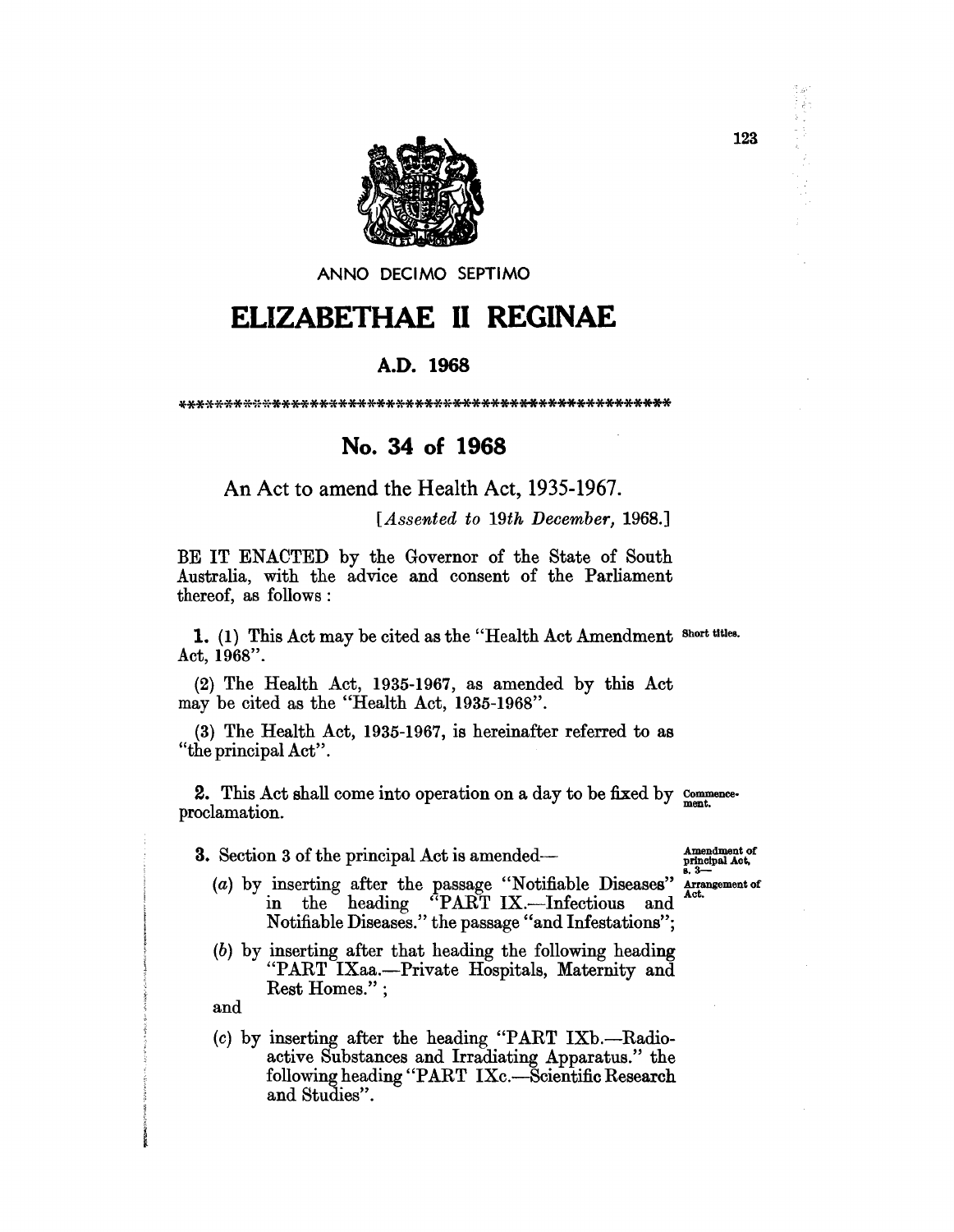Amendment of<br>principal Act,<br>s. 4— Interpretation.

4. Section 4 of the principal Act is amended by inserting after the definition of "private place" the following definition :-

"vermin" includes-

- *(a)* lice being of the variety *Pediculus humanis corporis, Pediculus capitis* or *Phthirus pubis ;*
- *(b)* fleas being of the variety *Pulex irritans, Xenopsylla cheopis, Ctenocephalides canis* or *Ctenocephalides felis ;*

and

*(c)* mites being of the variety *Sarcoptes scabiei :* 

Amendment of principal Act. Heading to Part IX.

5. The principal Act is amended by inserting after the passage "NOTIFIABLE DISEASES" in the heading to Part IX the passage "AND INFESTATIONS".

Amendment of<br>principal Act,<br>s. 131— Disinfection of buildings and articles.

- **6.** Section 131 of the principal Act is amended—
	- $(a)$  by striking out subsection  $(1)$  and inserting in lieu thereof the following subsection  $:$

(1) If the officer of health, inspector or any legally qualified medical practitioner certifies in writing to the local board that the cleansing, disinfection or disinfestation of any building or part thereof or of any articles whatever would tend to prevent the spread of tuberculosis, vermin or any infectious disease the local board may order and supervise the use of disinfestants or disinfectants and take such other sanitary precautions as it may deem necessary to cleanse, disinfest or disinfect the building, part thereof or articles and for that purpose may take possession of and remove any such articles;

and

(b) by inserting after the passage "or part thereof" in subsection (2) the passage "or the owner of the articles".

 $x_{\text{insectment of}}$  7. The following section is enacted and inserted in the \*. 134a of<br>principal Act- principal Act after section 134 thereof:-

:e~=!ted 134a. (1) Any person, knowing himself to be infested with vermin, shall not-

> (a) expose himself in any public place without taking reasonable steps to prevent the spread of that infestation;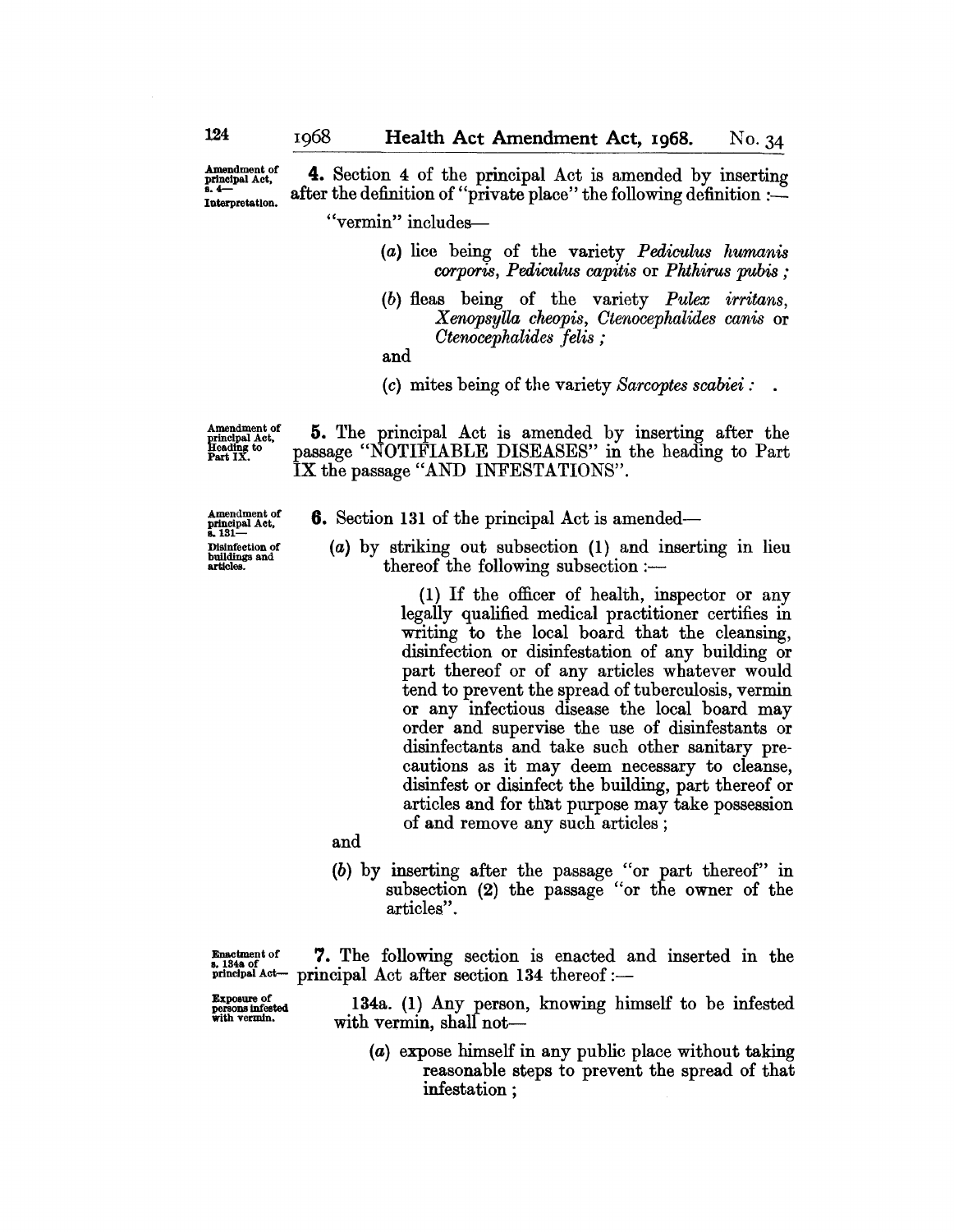(b) enter any place of common resort;

or

(c) enter any public conveyance without previously notifying the person in charge thereof of the fact of that infestation.

Penalty: Forty dollars.

(2) A person convicted of an offence that is a contravention of paragraph (c) of subsection (1) of this section shall, in addition to the penalty therein provided, be liable to pay to the owner of the public conveyance an amount equal to the loss and expense incurred by the owner in respect of the disinfestation of that public conveyance.

8. Section 135 of the principal Act is amended by inserting Amendmentof after the passage "infectious disease" in subsection (1) the 8.135passage "or infested with vermin".

**9.** Section 136 of the principal Act is amended by inserting  $\Delta$  amendment of the passage "disinfect" the passage "or disinfest". after the passage "disinfect" the passage "or disinfest".

**10.** The following section is enacted and inserted in the  $\frac{\text{g}_{\text{n}}\text{a} \cdot \text{h}}{\text{g}_{\text{n}}\text{a} \cdot \text{h}}$  principal Act after section 137 thereof :-

137a. Any parent or guardian of any child infested with  $\frac{\text{Children}}{\text{threshold}}$  with vermin.

#### (a) refuse or fail to take all reasonable steps necessary to-

- (i) free the child from that infestation; and
- (ii) keep the child free from further infestation;

or

(b) suffer or permit the child to attend school until the child is free from that infestation.

Penalty: Forty dollars.

11. The principal Act is amended by inserting after section Insertion of 145 thereof the following heading:in principal<br>Act.

#### PART IXaa.-PRIVATE HOSPITALS, MATERNITY AND REST HOMES.

12. Section 146 of the principal Act is amended—

(a) by striking out from subsection  $(5)$  the passage "four dollars per annum" and inserting in lieu thereof the hospitals and<br>noscapes. "the emount from time to time precedibel managers." passage "the amount from time to time prescribed by regulation made by the Governor" ;

Amendment of<br>principal Act,<br>s. 146-

Disinfestation

or disinfection of conveyance.

give notice to local board.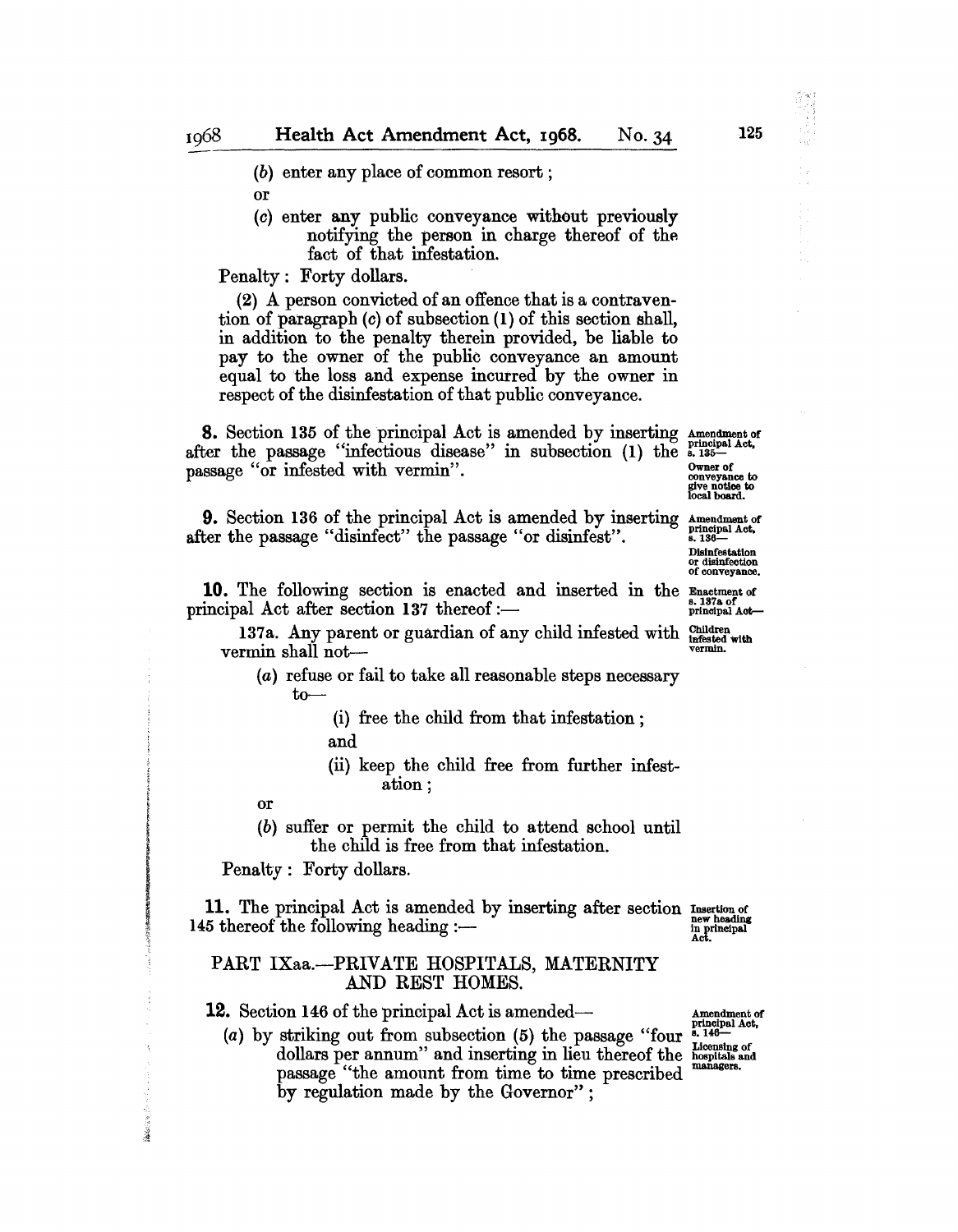and

(b) by striking out from that subsection the passage "Maintenance Act, 1926" and inserting in lieu thereof the passage "Social Welfare Act, 1926-1965".

**13.** Section 146a of the principal Act is amended—

Amendment of<br>principal Act,<br>s. 146a— Licensing of<br>rest homes.

(a) by striking out from subsection (1) the passage "Maintenance Act, 1926-1941, or under Part VHa of the Mental Defectives Act, 1935-1945" and inserting in lieu thereof the passage "Social Welfare Act, 1926-1965, or under Part VHa of the Mental Health Act, 1935-1967, or a building which is, or is part of a psychiatric rehabilitation hostel as defined in the Mental Health Act, 1935-1967" ;

#### and

tion.

(b) by striking out from subsection (6) the passage "four dollars" and inserting in lieu thereof the passage "the amount from time to time prescribed by regulation made by the Governor".

Amendment of principal Act,<br>s. 146b— Interpretation.

14. Section 146b of the principal Act is amended by striking out from the definition of "institution" in subsection (1) the passage "an institution established or provided by the Government for the maintenance and treatment of persons suffering from tuberculosis" and inserting therein the following passage "a place for the time being declared by a proclamation pursuant to section 146ba of this Act to be an institution for the purposes of this Part".

15. The following section is enacted and inserted in the principal Act after section 146b thereof:-

146ba. The Governor may by proclamation declare any place to be an institution for the purposes of this Part and may by proclamation amend vary or revoke that proclama-

Declaration of<br>institution.

16. The following section is enacted and inserted in the principal Act after section  $146g$  thereof :-

146ga. The Director-General may by order in writing direct the transfer of a person, detained in an institution pursuant to an order under section 146f of this Act, to another institution and upon that transfer this Part shall apply as if that order under section 146f had been made in relation to that other institution.

Enactment of<br>new section<br>146ba--

Enactment of<br>new section<br>146ga—

Transfer of patients.